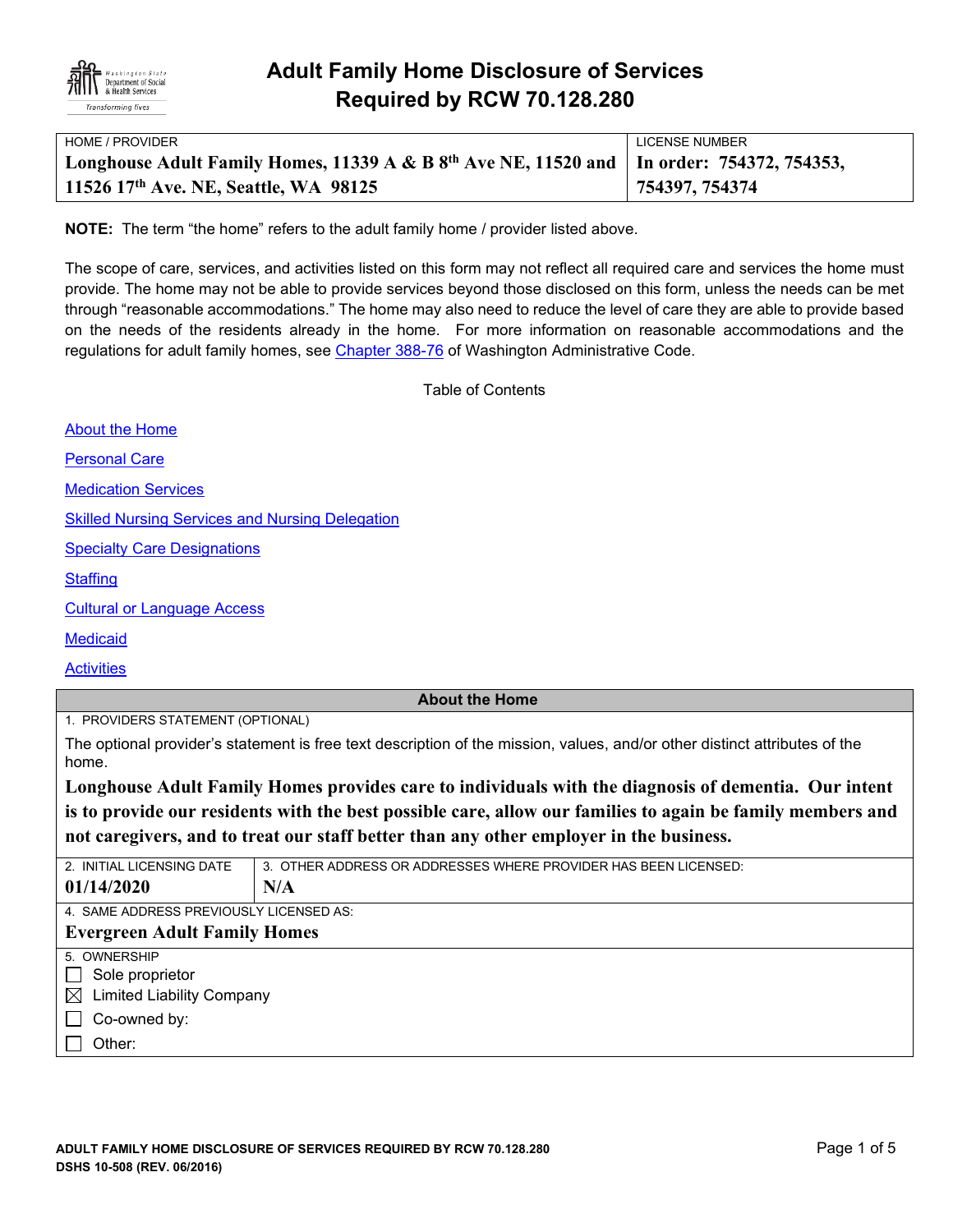#### <span id="page-1-0"></span>**Personal Care**

"Personal care services" means both physical assistance and/or prompting and supervising the performance of direct personal care tasks as determined by the resident's needs, and does not include assistance with tasks performed by a licensed health professional. (WAC 388-76-10000)

1. EATING

If needed, the home may provide assistance with eating as follows:

**Feed clients occasionally or on a routine basis.**

**We will also coordinate occupational therapy evaluations to maximize independence with eating, assist with purchase and maintainance of adaptive equipment for eating, and offer tube feeding.** 

2. TOILETING

If needed, the home may provide assistance with toileting as follows:

**Physically help clients to and from the toilet, help with incontinence products, provide urinary catheter care and routine ostomy care, care for bladder and bowel incontinence, including routine cleaning as necessary.**

**Personalized toileting schedules will be developed as needed.** 

3. WALKING

If needed, the home may provide assistance with walking as follows:

### **Stand-by assistance, physical help walking or moving about the building, escorts to on-site activities**

4. TRANSFERRING

If needed, the home may provide assistance with transferring as follows:

**We provide stand-by assistance, one person and two person transfers, lifting with mechanical equipment. We also offer coordination of physical therapist and/or occupational therapist evaluations and ordering and maintaining transfer equipment.** 

5. POSITIONING

If needed, the home may provide assistance with positioning as follows:

**Positioning around the clock, typically on a two hour schedule**

6. PERSONAL HYGIENE

If needed, the home may provide assistance with personal hygiene as follows:

**Set out personal hygiene or grooming items, help with brushing hair, shaving, applying make-up, filing nails, oral care and brushing teeth, washing and drying face and hands, washing and drying other parts of the body as needed.**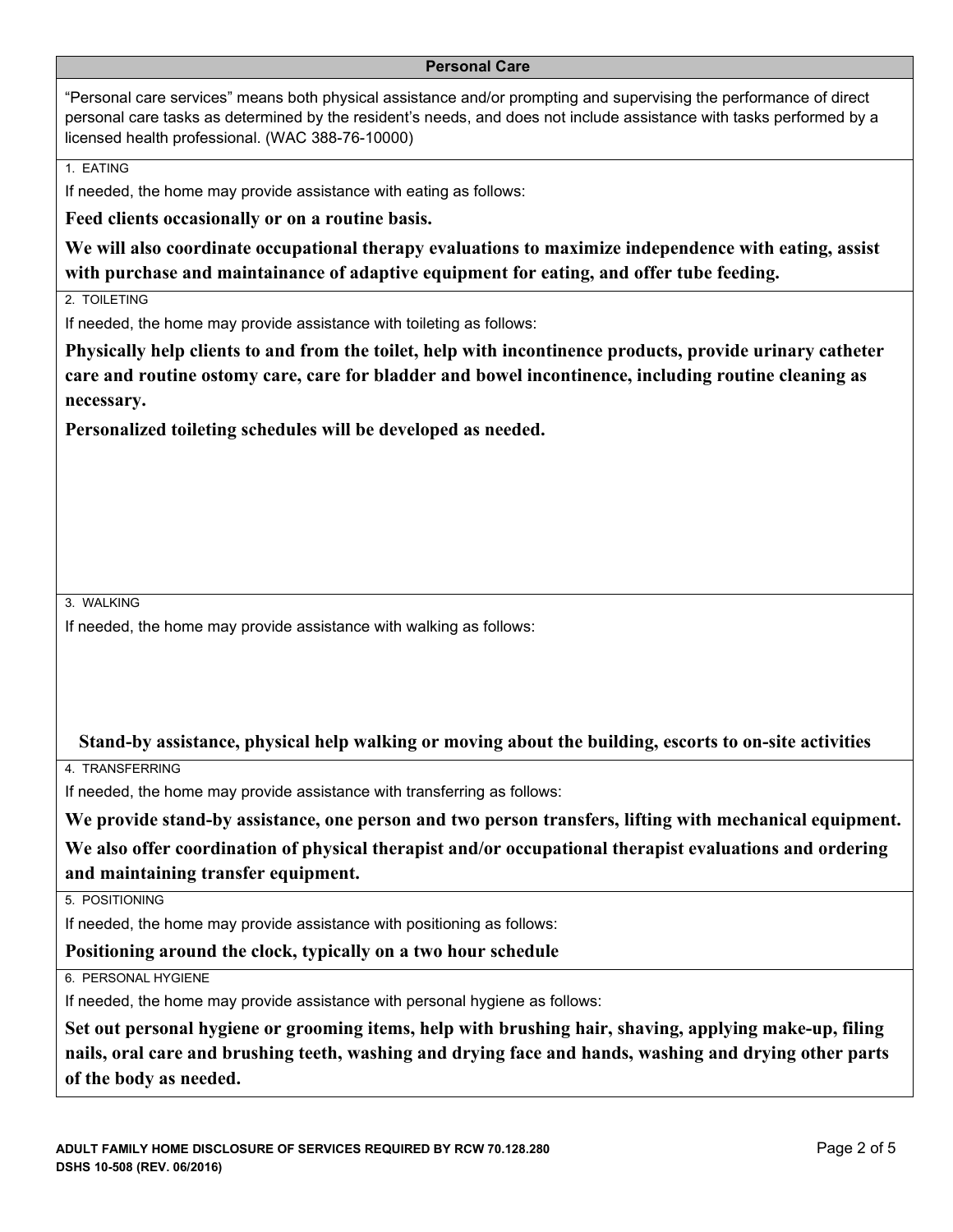**We also offer a visiting beautician, manicurist, and podiatrist. These independent contractors are paid for by the resident.** 

7. DRESSING

If needed, the home may provide assistance with dressing as follows:

**Help client put on, take off, and button/fasten clothing. Dress and undress clients who are not able to help with dressing themselves.**

**We will also coordinate occupational and physical therapy assessments to maximize independence, assist with the purchase of adaptive equipment and maintenance of devices, assist with application and removal of prescribed devices, and assist with application and removal of compression clothing.** 

8. BATHING

If needed, the home may provide assistance with bathing as follows:

**We provide bathing assist, partial and full, including bed baths for clients on hospice.**

9. ADDITIONAL COMMENTS REGARDING PERSONAL CARE

## <span id="page-2-0"></span>**Medication Services**

If the home admits residents who need medication assistance or medication administration services by a legally authorized person, the home must have systems in place to ensure the services provided meet the medication needs of each resident and meet all laws and rules relating to medications. (WAC 388-76-10430)

The type and amount of medication assistance provided by the home is:

**We have a licensed nursing staff available to administer directly or to supervise the administration of medication. Caregiver will be nurse delegated to provide medication assistance 24/7. We will also assist in the transfer of prescriptions to a contracted pharmacy.** 

ADDITIONAL COMMENTS REGARDING MEDICATION SERVICES

## <span id="page-2-1"></span>**Skilled Nursing Services and Nurse Delegation**

If the home identifies that a resident has a need for nursing care and the home is not able to provide the care per chapter 18.79 RCW, the home must contract with a nurse currently licensed in the state of Washington to provide the nursing care and service, or hire or contract with a nurse to provide nurse delegation. (WAC 388-76-10405)

The home provides the following skilled nursing services:

**At our registered nurse's discretion based on a nursing assessment, we will also provide diabetic management, including blood glucose testing and insulin injections, ongoing wound care for stable nonhealing wounds, and non-complex chronic wound care, and skin integrity monitoring. Beyond the hours listed below, the Longhouse has a full time registered nurse and may increase hours at any specific Longhouse location as required by the Negotiated Care Plan. This notwithstanding, any service that requires a licensed nurse must be limited to the hours the licensed nurse is available onsite.** 

The home has the ability to provide the following skilled nursing services by delegation:

**Non-routine ostomy care, tube feeding, ongoing wound care for stable non-healing wounds.**

ADDITIONAL COMMENTS REGARDING SKILLED NURSING SERVICE AND NURSING DELEGATION

## <span id="page-2-2"></span>**Specialty Care Designations**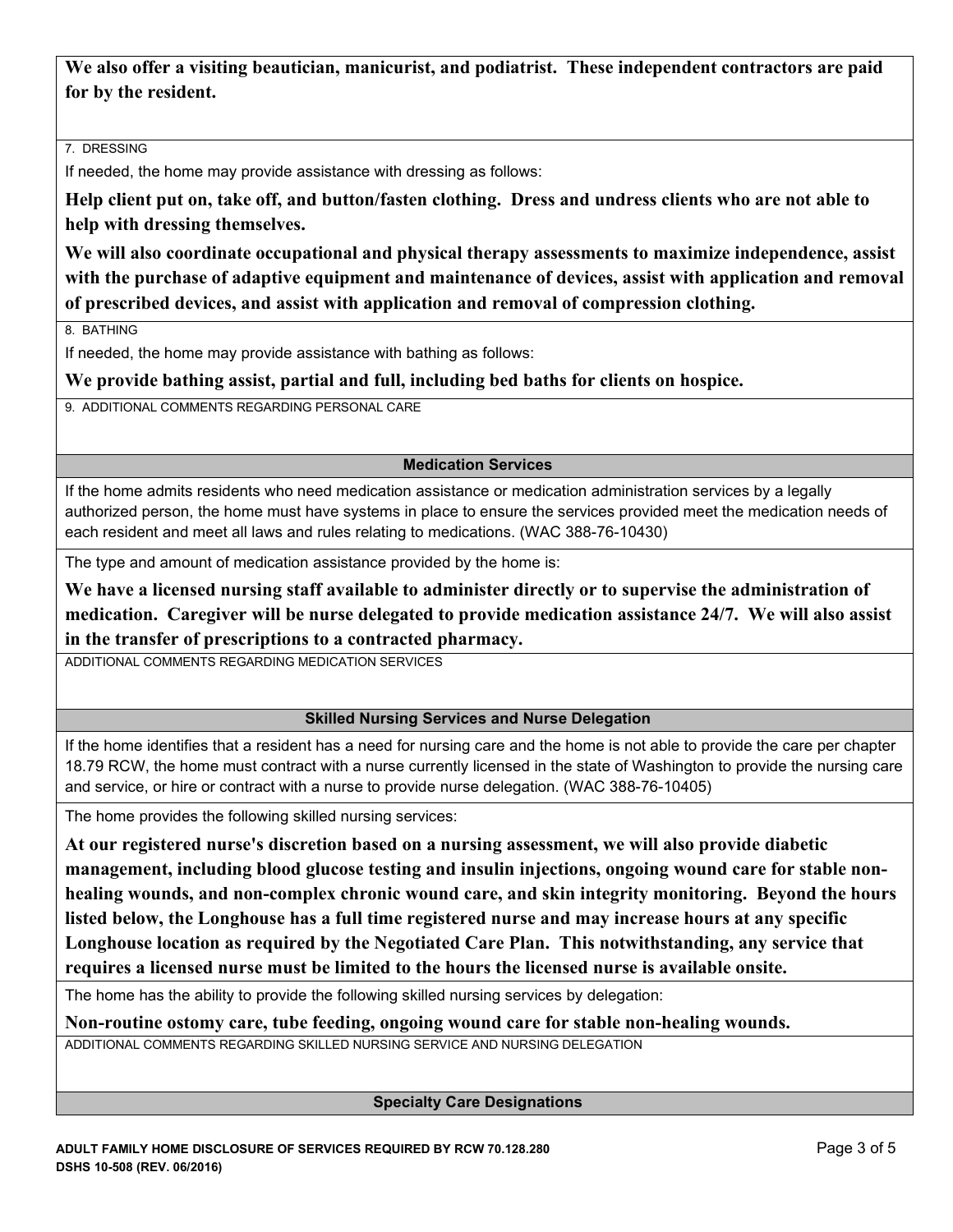We have completed DSHS approved training for the following specialty care designations:

 $\Box$  Developmental disabilities

 $\Box$  Mental illness

 $\boxtimes$  Dementia

ADDITIONAL COMMENTS REGARDING SPECIALTY CARE DESIGNATIONS

**Longhouse has services and programs that cater to clients with advancing dementia.**

<span id="page-3-0"></span>**Staffing**

The home's provider or entity representative must live in the home, or employ or have a contract with a resident manager who lives in the home and is responsible for the care and services of each resident at all times. The provider, entity representative, or resident manager is exempt from the requirement to live in the home if the home has 24-hour staffing coverage and a staff person who can make needed decisions is always present in the home. (WAC 388-76-10040)

 $\Box$  The provider lives in the home.

- $\Box$  A resident manager lives in the home and is responsible for the care and services of each resident at all times.
- $\boxtimes$  The provider, entity representative, or resident manager does not live in the home but the home has 24-hour staffing coverage, and a staff person who can make needed decisions is always present in the home.

The normal staffing levels for the home are:

|  | $\boxtimes$ Registered nurse, days and times: M-Fri $9$ am-5pm doing rounds, on call or as needed all other hours |  |
|--|-------------------------------------------------------------------------------------------------------------------|--|
|  |                                                                                                                   |  |

 $\Box$  Licensed practical nurse, days and times:

 $\boxtimes$  Certified nursing assistant or long term care workers, days and times: **From 7am to 11pm we have 2 caregivers to 6 residents (1 to 3). From 11pm to 7am we have 2 awake caregivers available, one posted in each house and 1 that floats between 2 houses for transfers and emergencies. If the house census falls the fundamental commitment is 1 caregiver for 3 residents and always having a 2 person transfer caregiver available.**

 $\boxtimes$  Awake staff at night

Other: **Resident Care Coordinator works full time to give residents and family a delightful experience.**

ADDITIONAL COMMENTS REGARDING STAFFING

**We also have a part-time Activity Coordinator for life enrichment activities.**

### <span id="page-3-1"></span>**Cultural or Language Access**

The home must serve meals that accommodate cultural and ethnic backgrounds (388-76-10415) and provide informational materials in a language understood by residents and prospective residents (Chapter 388-76 various sections)

The home is particularly focused on residents with the following background and/or languages:

### **English**

ADDITIONAL COMMENTS REGARDING CULTURAL OR LANGUAGE ACCESS

### <span id="page-3-2"></span>**Medicaid**

The home must fully disclose the home's policy on accepting Medicaid payments. The policy must clearly state the circumstances under which the home provides care for Medicaid eligible residents and for residents who become eligible for Medicaid after admission. (WAC 388-76-10522)

 $\Box$  The home is a private pay facility and does not accept Medicaid payments.

 $\boxtimes$  The home will accept Medicaid payments under the following conditions: